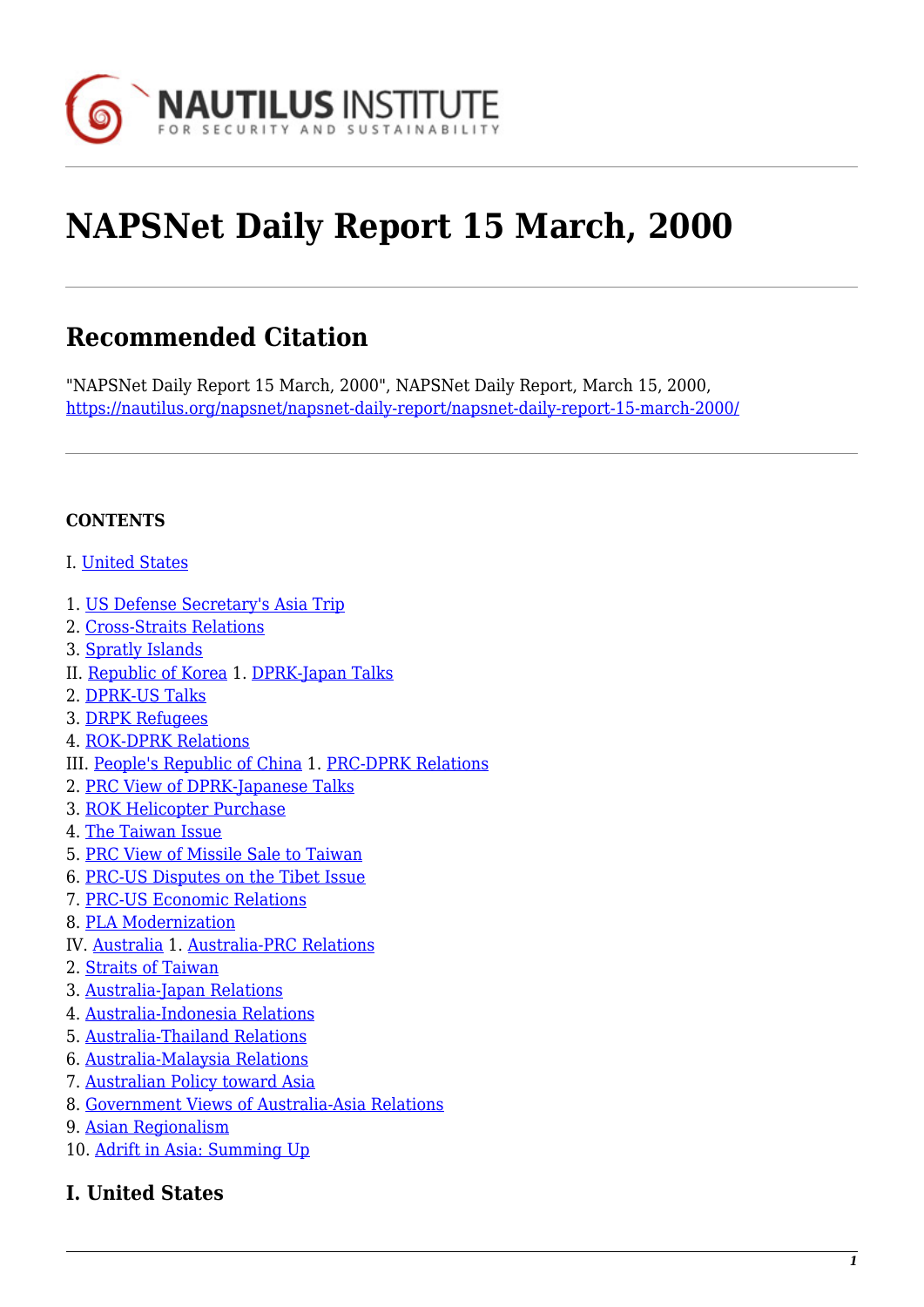#### **1. US Defense Secretary's Asia Trip**

Agence France Presse ("US DEFENSE SECRETARY LANDS IN TOKYO," Tokyo, 3/15/00) reported that US Defense Secretary William Cohen flew into Japan on Wednesday from Vietnam on a threeday visit to discuss the DPRK, the PRC and a disagreement over the cost of keeping US troops in Japan. Cohen is scheduled to meet Prime Minister Keizo Obuchi, Foreign Minister Yohei Kono and his Japanese counterpart Tsutomu Kawara in Tokyo on March 16. A Japanese foreign ministry official said, "the purpose of his visit is to discuss US-Japan security issues, as well as to exchange views on regional security surrounding Japan. The issue of host-nation support is very important for the United States and Japan and it is very likely that the topic will be brought up during their talks." Cohen will fly to the ROK on March 17.

# <span id="page-1-0"></span>**2. Cross-Straits Relations**

Agence France Presse ("MODERATE ZHU PUTS ON FORCEFUL FRONT AHEAD OF TAIWAN POLLS," Beijing, 3/15/00) reported that PRC Premier Zhu Rongji told US President Bill Clinton on Wednesday to stop making threats against the PRC. Zhu said at a press conference marking the end of the annual session of the National People's Congress that, "there must be a shift from threat to dialogue across the Pacific Ocean. No matter who comes into power in Taiwan in the election, we won't allow the independence of Taiwan to happen ... this is the bottom line." Analysts noted Zhu's restrained demeanor, but said he did not jeopardize his high standing on the international stage as a man the West can do business with. David Zweig, China watcher at the Hong Kong University of Science and Technology, said that although Zhu's statements on Taiwan were relatively moderate and covered both "hard line and soft line" positions on reunification, it was too early to tell if his statements would affect the outcome of Taiwan's presidential vote on March 16. Jean-Pierre Cabestan, director of the Hong Kong-based French Center for Research on Contemporary China, said that Zhu's statements were well balanced and his refusal to directly name the US was an attempt at toning down angry rhetoric already coming out of the PRC. Cabestan said, "Zhu wanted to bend the position of the Taiwan voters, while conserving good relations with the US. China needs the US for the WTO and does not want to antagonize the Americans."

#### <span id="page-1-1"></span>**3. Spratly Islands**

Associated Press (Busaba Sivasomboon, "CHINA, ASEAN AGREE ON SPRATLYS," Cha-am, Thailand, 3/15/00) reported that a Thai official said Wednesday that the PRC and the Association of Southeast Asian Nations (ASEAN) have agreed to frame a common "code of conduct" for disputed territorial claims in the South China Sea. Senior officials of ASEAN and the PRC met in Thailand and agreed that the code would be designed to build trust and would not be legally binding. Seehasak Phaungketkeow, deputy director general of Thailand's East Asia department, said, "the problems between countries should be solved by bilateral agreement. The code of conduct aims to create a friendly atmosphere." Seehasak said Wednesday's that the talks were a successful start to negotiations. He added that the proposed code would cover four broad areas: how to handle disputes in the South China Sea, how to build trust and confidence, cooperation on marine issues and environmental protection, and modes of consultation.

The International Herald Tribune (Michael Richardson, "COHEN URGES HANOI TO HELP SETTLE CHINA SEA DISPUTE, SINGAPORE," 3/15/00) reported that US Defense Secretary William Cohen urged Vietnam and its Southeast Asian neighbors on March 14 to use their collective "leverage" to reach a peaceful settlement with the PRC over control of the South China Sea. Cohen stated, "one of the very important and beneficial aspects of ASEAN is that you have collective interests, and those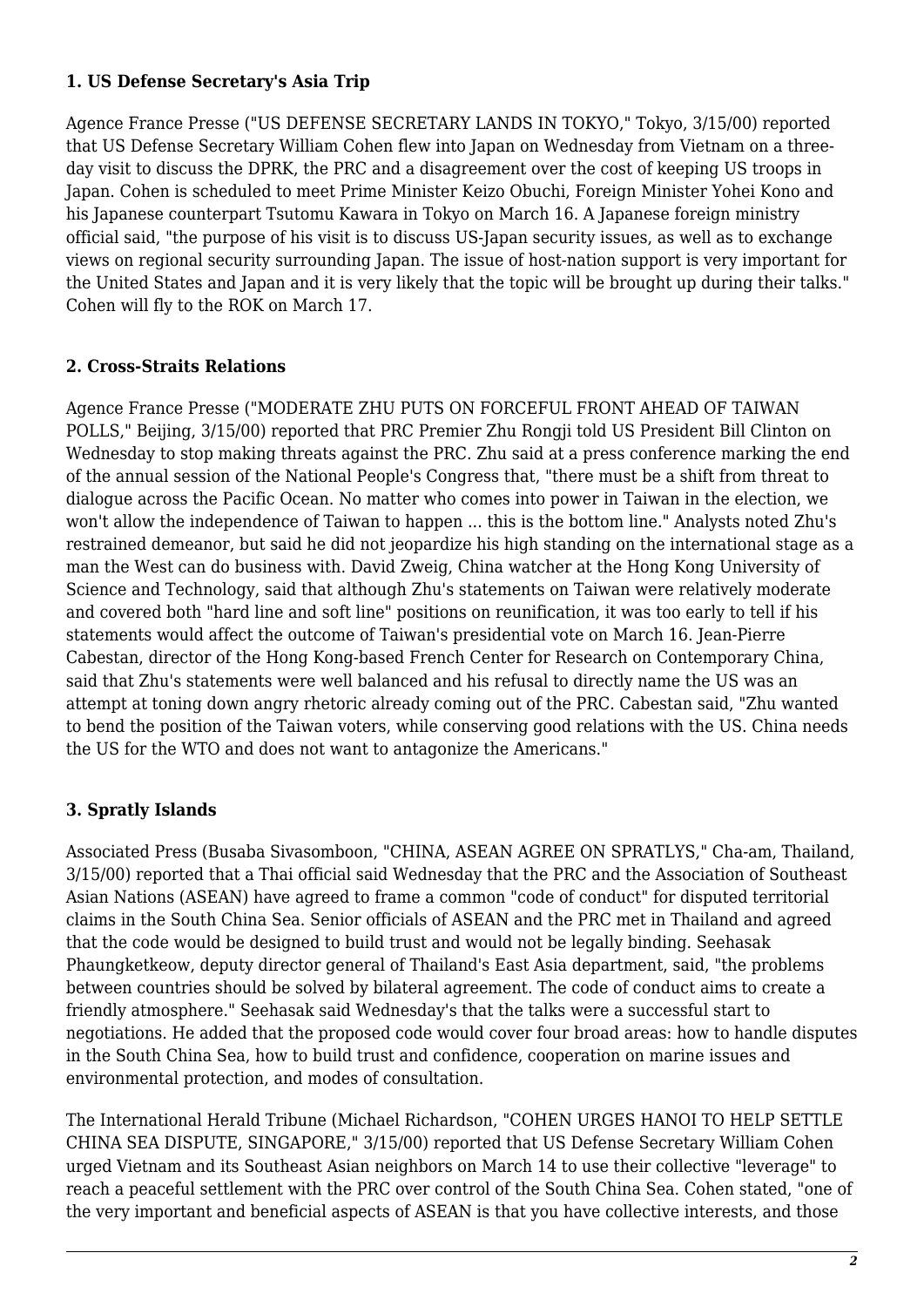collective interests can in fact, if you act in concert, give considerable leverage in dealing with China in the future on a peaceful and cooperative basis." [Ed. note: This article was included in the US Department of Defense's Early Bird news service for March 15, 2000.]

# <span id="page-2-0"></span>**II. Republic of Korea**

# <span id="page-2-1"></span>**1. DPRK-Japan Talks**

The Korea Times ("NK AGREES TO LOOK INTO 'MISSING' JAPANESE" Seoul, 03/14/00) reported that the DPRK promised on March 13 to start investigations into "missing" Japanese while Japan formally announced the resumption of food aid to the DPRK. Japanese Red Cross officials told their DPRK counterparts that "tangible progress" would help in future talks on normalizing relations, said a Japanese official after the completion of one day of talks. One anonymous official said, "the North Korean side explained if missing people should be discovered they will notify Japan without delay." He said that DPRK officials promised that the DPRK would carry out in-depth, nationwide searches for the missing Japanese while thanking Japan for its offer of 100,000 tons of rice aid. The official said that Japanese officials promised that Japan would try to locate the whereabouts of 100 Koreans who went missing in Japan before 1945. The two sides also agreed that future Red Cross talks between Japan and the DPRK would work to help 16 Japanese women who went to live in the DPRK earlier visit family members in Japan in May. Tokyo-based experts on March 13 were not hopeful about the diplomatic prospects of the Red Cross talks, stating that Japan is unlikely to find out what has happened to the citizens it believes were kidnapped, and had only a slim chance of establishing diplomatic ties any time soon.

# <span id="page-2-2"></span>**2. DPRK-US Talks**

The Korea Times ("LEE, ALBRIGHT DISCUSS NK TERRORISM ISSUE" Seoul, 03/14/00) reported that US Secretary of State Madeleine Albright, at a joint news conference with ROK Foreign Minister Lee Joung-binn in Seoul, announced the opening of US-DPRK discussions on terrorism. Albright said that Michael Sheehan, director of the US office to counter terrorism, had taken up the subject in talks with the DPRK in New York. Albright said that the talks recessed for the two delegations to consult with their governments. Lee said that the ROK had not been a target of DPRK terrorism for years. A UN spokesman said on March 13 that UN Secretary- General Kofi Annan welcomed "the increasingly positive signs" on the divided Korean peninsula and strongly endorsed the quick resumption of a dialogue between the DPRK and the ROK. The spokesman said that Annan was ready "to contribute to the efforts aimed at reducing tensions and promoting mutual confidence in the region" upon request and looks forward to a DPRK visit to Washington.

# <span id="page-2-3"></span>**3. DRPK Refugees**

Joongang Ilbo (Kim Jin, "PROPOSED REFUGEE CAMP FOR NORTH KOREAN DEFECTORS UNLIKELY TO BE LOCATED IN CHINA," Seoul, 03/14/00) reported that ROK Minister of Foreign Affairs and Trade Lee Joung-bin held a meeting on March 13 for ROK correspondents in Washington to talk about recent calls for the establishment of a refugee camp in a third country to protect DPRK defectors. Lee said, "the North Korean refugee problem is a highly complex diplomatic issue, and a refugee camp alone would not ensure the safety of North Korean escapees." He also said that the ROK government views such a move as unrealistic because if such a camp were set up, it could not be located in the PRC nor Russia. Lee continued, "both China and Russia insist that determining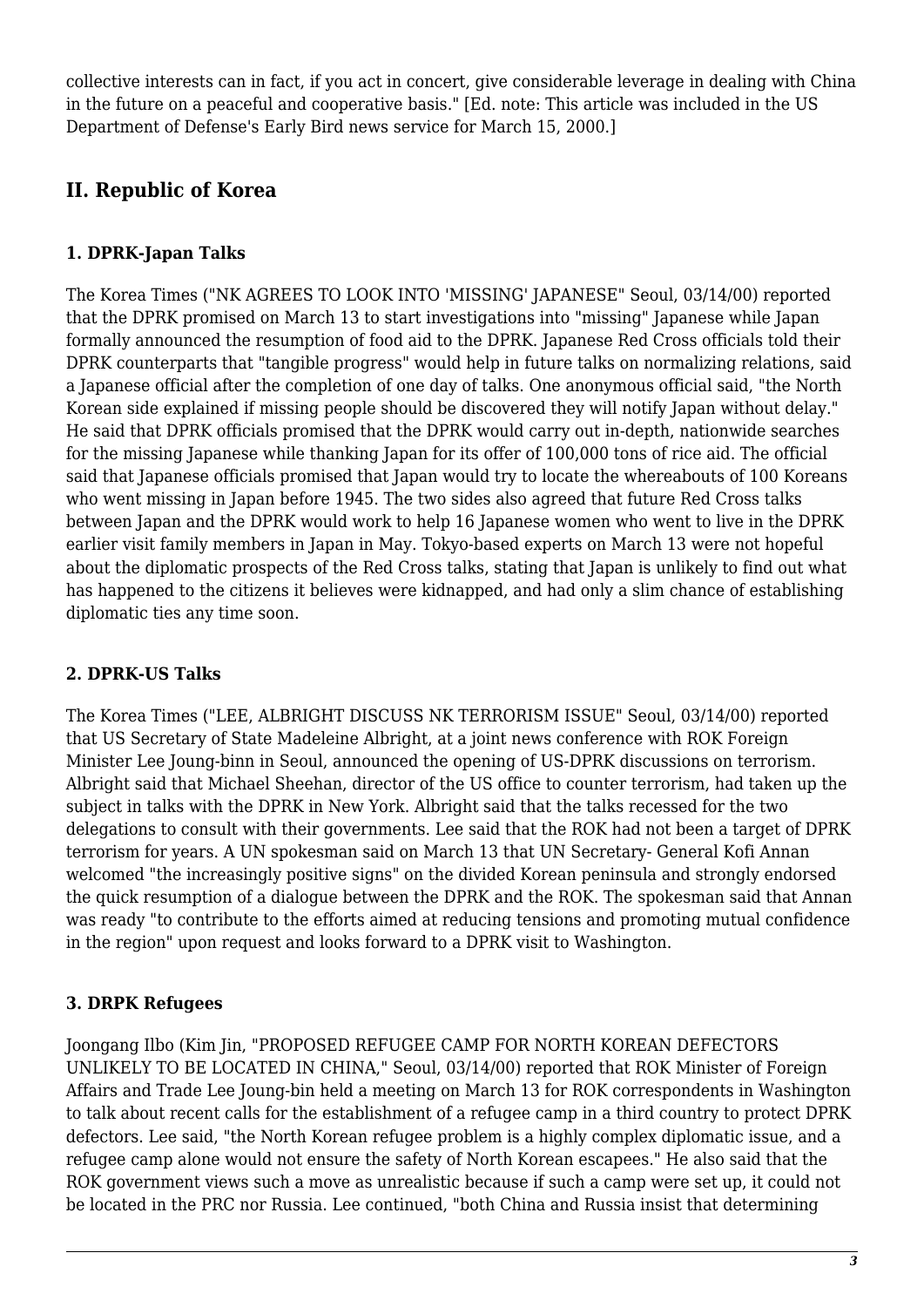which North Korean defectors should be granted refugee status is a complex and ambiguous matter. As such, the two countries are unlikely to agree to setting up a refugee camp for North Korean defectors, as proposed by some commentators in Korea and outside."

# <span id="page-3-0"></span>**4. ROK-DPRK Relations**

The Korea Times (Lee Chang-sup, "KIM PROPOSES FREE INTER-KOREAN TRAVEL," Seoul, 03/14/00) reported that during a speech on March 14 at the 56th commencement of the Korea Military Academy in Seoul, ROK President Kim Dae-jung renewed his pledge to accept any DPRK proposal conducive to opening bilateral dialogue at the governmental or any other levels. Kim also proposed free travel between the ROK and the DPRK and appealed to the DPRK to "open their minds and come to the ROK-DPRK conference table to usher in a new chapter of history during which 70 million Koreans will cooperate with each other and freely travel between the South and North." Kim said that such a DPRK policy will be carried out against a firm backdrop of anti-communism and a full alert to crush any possible armed provocation from the DPRK. He also stressed his strong belief that any type of dialogue between the ROK and the DPRK will help the two Koreas cooperate with each other and reconcile. Kim stated that the foremost goal of his inter-Korea policy is securing peace and dismantling the Cold War legacy on the Korean peninsula. He continued, "this will translate into the 70 million Koreans on both sides being able to live free of the danger of another war. When peace prevails, the North will be able to build its economy, feed its people and maintain stability in their everyday lives."

# <span id="page-3-1"></span>**III. People's Republic of China**

#### <span id="page-3-2"></span>**1. PRC-DPRK Relations**

People's Daily ("FOREIGN MINISTER TANG TAKES QUESTIONS FROM PRESS," Beijing, 3/11/00, P6) reported that PRC Foreign Minister Tang Jiaxuan said on March 10 that DPRK leader Kim Jongil's visit to the PRC Embassy in Pyongyang was a desire he had expressed a long time ago. Tang also said that DPRK Foreign Minister Paek Nam-sun's forthcoming visit to Beijing was a return visit from when Tang visited the DPRK not so long ago. Tang said, "this is normal exchanges between two foreign ministers." Tang refused to comment when asked whether the PRC would help arrange a summit between the DPRK and the ROK.

# <span id="page-3-3"></span>**2. PRC View of DPRK-Japanese Talks**

China Daily (Hu Qihua, "NATION RESENTS US RESOLUTION," 3/15/00, P1) reported that PRC Foreign Ministry spokesman Sun Yuxi said at a news briefing on March 14 that the PRC welcomes the progress made by Japan and the DPRK. After negotiations between the Red Cross Societies of Japan and the DPRK, the two countries issued a joint statement in Beijing on March 13, with agreements on home-visits of Japanese spouses living in DPRK, and investigations into missing Japanese and Koreans missing before 1945.

#### <span id="page-3-4"></span>**3. ROK Helicopter Purchase**

China Daily ("S. KOREA SEEKS HELICOPTER BIDS," Seoul, 3/15/00, P6) reported that the ROK on March 14 invited seven foreign defense firms from the US, Russia, South Africa and Europe to take part in a US\$1.8 billion project to build new combat helicopters by 2004. An ROK defense ministry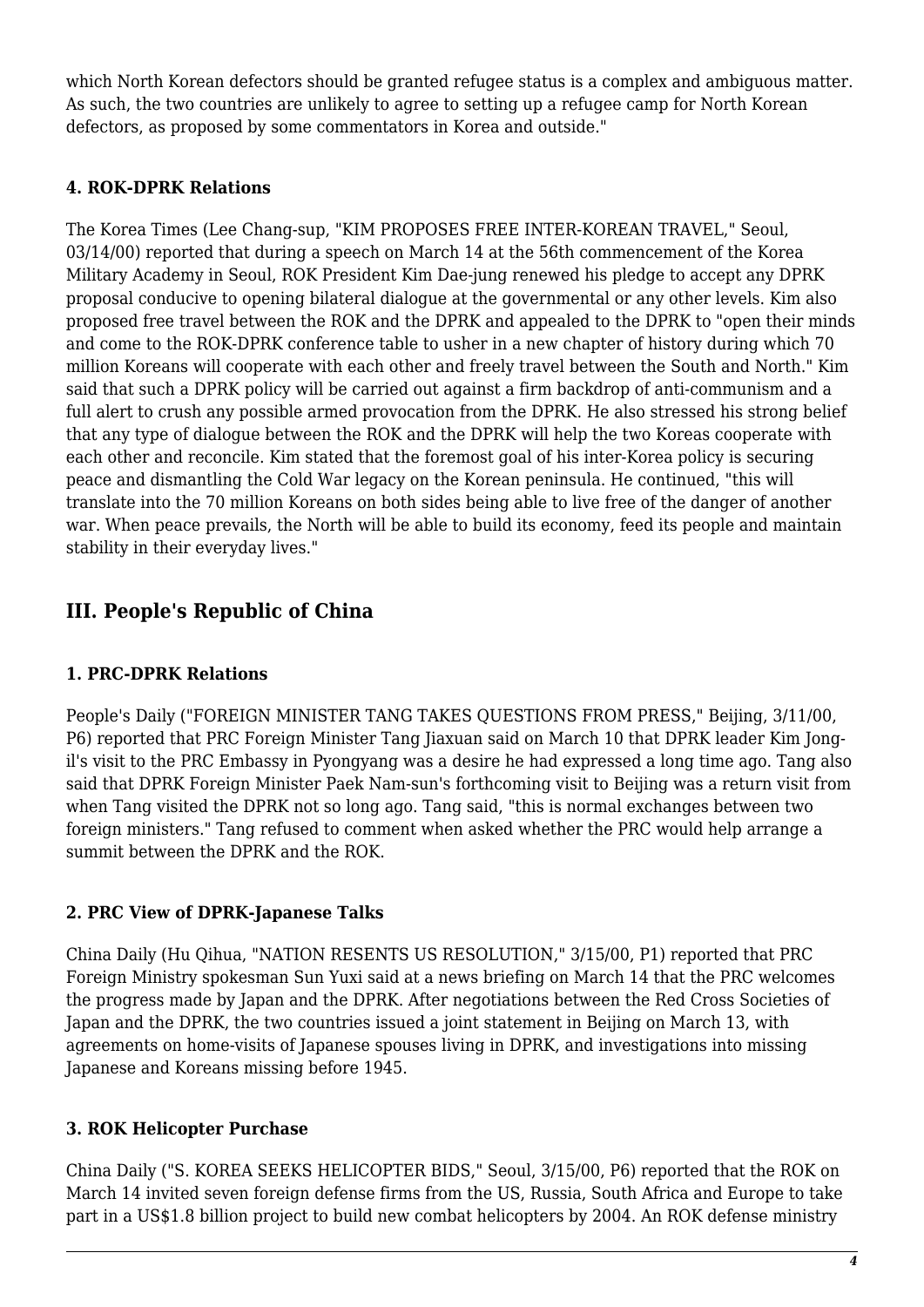statement said, "the project features introducing large attack helicopters, to be the core part of the army's air combat capability, from abroad." The US firms Boeing Company, Sikorsky Aircraft Corporation, and Bell Helicopter-Textron, the Russian firms Kamov and Mill Moscow Helicopter Plant, the South African firm Denel, and the French-German consortium Eurocopter were those invited.

# <span id="page-4-0"></span>**4. The Taiwan Issue**

People's Daily carried a commentary ("STEPPING UP PREPARATORY WORK FOR EARLY SOLUTION OF TAIWAN ISSUE," 3/13/00, P3) which said that an early solution to the Taiwan issue, coupled with the realization of the complete reunification of the motherland, "is the tide, the trend and the great justice, reason and benefit of the country and nation." The article continued, "our principle for solving the Taiwan issue is 'peaceful reunification, one country, two systems'. Based on a political and strategic consideration, we have stated that there should be a timetable for resolving the Taiwan question, which cannot be postponed indefinitely. We should earnestly intensify our efforts of doing work with Taiwan people and do a good job in winning their hearts, this is of important significance for the final solution of the Taiwan issue."

# <span id="page-4-1"></span>**5. PRC View of Missile Sale to Taiwan**

China Daily (Shao Zongwei, "MISSILE SALE DRAWS FIRE," 3/10/00, P1) reported that the PRC urged the US on March 9 to immediately halt all arms sales to Taiwan. PRC Foreign Ministry spokesman Zhu Bangzao said at a news briefing that the arms sale seriously infringes on the PRC's sovereignty and interferes in the PRC's internal affairs. He added that the sales would also stir "elements favoring independence for Taiwan," and create a major source of tension across the Taiwan Straits. Zhu demanded that the US abide by the three Sino-American joint communiques and the commitments it made.

# <span id="page-4-2"></span>**6. PRC-US Disputes on the Tibet Issue**

People's Daily ("NATION RESENTS US RESOLUTION," Beijing, 3/15/00, P4) reported that PRC Foreign Ministry spokesman Sun Yuxi expressed strong resentment and firm opposition on March 14 against the US Senate's March 9 resolution designating March 10, 2000 as "National Day of Tibet." Sun said that the resolution disregards the facts and basic norms of international relations and demanded that the US Senate honor the US commitment that Tibet is an inseparable part of the PRC. Sun continued to demand that the US immediately stop interfering in the PRC's internal affairs by meddling in the Tibet issue.

# <span id="page-4-3"></span>**7. PRC-US Economic Relations**

<span id="page-4-4"></span>China Daily (Zhao Huanxin, "OFFICIAL URGES US TRADE VOTE," 3/14/00, P1) reported that the PRC was close to concluding bilateral negotiations with World Trade Organization (WTO) members and is calling for unconditional permanent normal trade relations (PNTR) status from the US. PRC foreign trade minister Shi Guangsheng said on March 13 that the PNTR is an issue affecting the implementation of Sino-US bilateral arrangements. Shi said that an unconditional resolution of the PNTR issue for the PRC is the basis for implementation of a Sino-US bilateral pact signed last November. He continued, "if the US misses this opportunity, it will lose the tremendous market of China and will be giving it away to its competitors."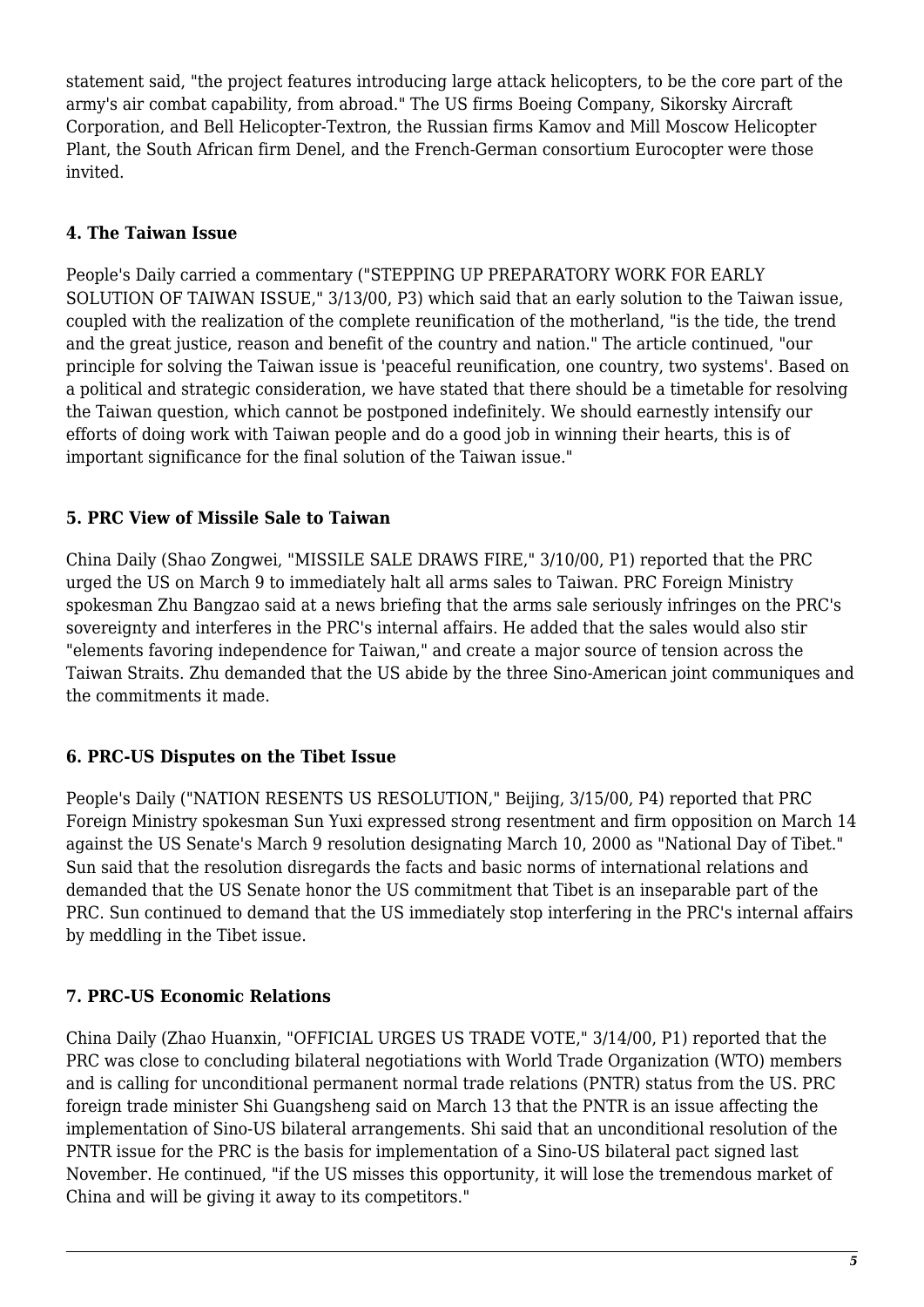#### **8. PLA Modernization**

People's Liberation Army Daily (Luo Yuwen and Lu Tianyi, "JIANG URGES PLA MODERNIZATION," Beijing, 3/10/00, P1) reported that PRC President Jiang Zemin urged the PRC's armed forces to push their modernization to a new stage and enhance their combat readiness and defense capability to a new level under conditions of modern technology, especially high technology. Jiang made the call when attending a meeting of all People's Liberation Army (PLA) deputies to the Ninth National People's Congress. Jiang said, "by the end of last year, the target to demobilize 500,000 PLA soldiers set at the 15th National Congress of the CPC had been realized." He also said that the army shoulders a great historic responsibility, namely, to protect state sovereignty, unity, security, and people's peaceful labor, and to provide a strong guarantee for reform, opening up policy implementation and socialist modernization. Jiang added that the army should fulfill its fundamental obligation to safeguard state sovereignty and security, and meanwhile take an active part in the country's economic development.

# <span id="page-5-0"></span>**IV. Australia**

[Ed. note: In the week beginning 3/6/00, the Australian began a 7 day series of articles on Australia's relationships with Asia under the title AUSTRALIA AND ASIA-AT PEACE OR ADRIFT? Below are summaries of some of the major arguments presented in this series.]

#### <span id="page-5-1"></span>**1. Australia-PRC Relations**

The Australian (Lynne O'Donnell, "MIDDLEMAN HOWARD FITS THE DIPLOMATIC BILL IN CHINA," 3/9/00, P.7) reports that the PRC Government views Australia as a bridge between East and West. Visits by Chinese leaders to Australia since John Howard took over as Prime Minister are an overt demonstration that closer ties between the two nations are seen by both sides as a platform for greater Australian regional engagement. Beijing does not perceive any quantum policy shifts by Canberra away from constructive engagement with the region. Indeed, the Chinese appear relieved that the Howard Government has adopted a less trail-blazing approach than its predecessors to interaction with its neighbours. China appears to accept that Australia is a close and consistent ally of the US. In broad terms, Australia is seen as a bastion of democratic ideals, free market principles and Western values. Historical links to Europe still mark Australia as an essentially white nation, but one where there is a growing influx of Asian migrants, helping foster greater understanding of neighbours' concerns. As such, Australia is seen as an emerging bridge between East and West. As one Chinese commentator put it, "militarily and politically Australia follows the United States. Economically, Australia has close ties to Japan and wants to extend its economic influence in Asia. Culturally, Australia wants to keep her links to Europe. Australia has to learn how to balance these three forces."

# <span id="page-5-2"></span>**2. Straits of Taiwan**

The Australian (Lynne O'Donnell, "CHINA TO CANBERRA: HANDS OFF TAIWAN," 3/10/00, P.6) reports that the PRC has issued a strong warning to Australia that relations will be severely damaged if Canberra supports a US intervention in a crisis in the Taiwan Strait. Australia would breach its commitment to the one-China policy if it supported a military operation over Taiwan. China put Australia on notice that Beijing would expect Canberra to remain at least neutral should a conflict break out on the issue.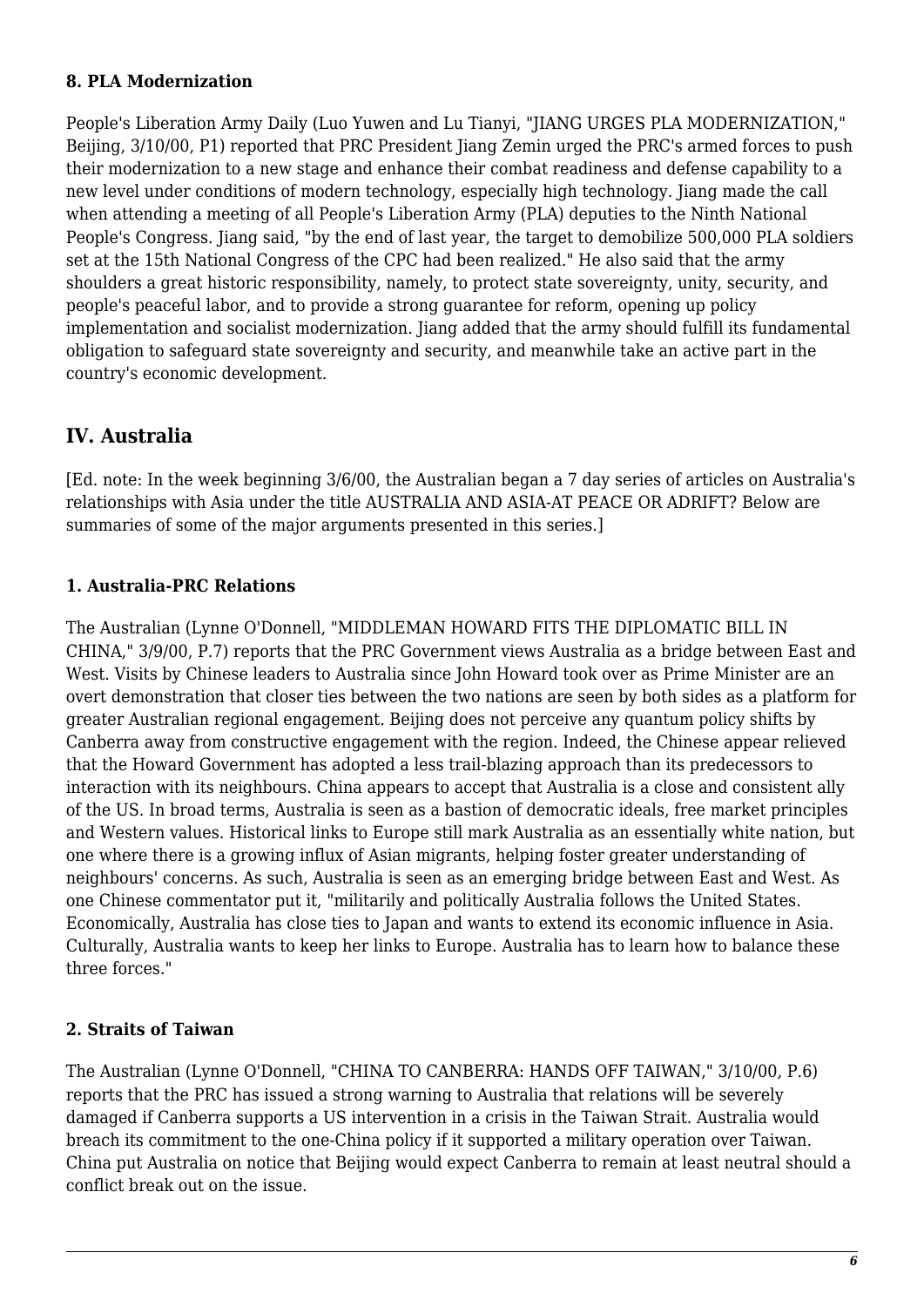The Australian (Greg Sheridan, "WHAT IF BLUFF AND BLUSTER TURNED TO BIFF," 3/10/00, P.17) reports that last year Australia was worried that if the US found itself in conflict with the PRC over Taiwan it would expect Australia's support. If it didn't get that support, that would mean the end of the US-Australia alliance. This led directly to a huge strategic reassessment, and now Canberra has what it thinks is a full and coordinated strategy. "Of course the reality is that in any conflict Australia would side with Washington. But the object of Australian policy is to prevent such a choice ever having to be made and to handle, with what might be termed 'strategic ambiguity, a series of contingencies short of conflict." Where Beijing may be seriously miscalculating in its current approach is the effect its bullying might have in the US. Congressional opinion against ratifying the PRC's entry into the World Trade Organisation is hardening; congressional support for increased weapons sales to Taiwan is also hardening; European opinion against the PRC is also growing. Each US presidential candidate has felt obliged to make significant comments critical of the PRC. "Those contingency plans of Canberra better be pretty good."

#### <span id="page-6-0"></span>**3. Australia-Japan Relations**

The Australian (Robert Garran, "WESTERN TILT WORRIES JAPANESE FELLOW ALIENS," 3/7/00, P.82) reports that Japan remains a strong and loyal ally of Australia, with the economic and political links creating what for both countries is one of their most positive and valuable relationships. But beneath the surface in Japan, many of the officials and academics who follow Australian affairs are baffled at what they see as the Howard Government's tilt away from Asia and towards the US and Europe. The direct cause of disquiet was Japanese irritation at what they saw as polite but unrelenting pressure for Japan to make a bigger contribution to the trust fund that would help pay for the East Timor deployment. The other concern is what has been widely taken to be a new "Howard doctrine" - the notion arising from an interview with John Howard which suggested that Australia would act as "deputy sheriff" to the US in the region. In spite of Mr. Howard's denials that he ever used that phrase, and his insistence that Australia was nobody's deputy, the idea has stuck. There is a sense in which both Australia and Japan have never really been accepted by Asia as apart of the region, and many in Japan argue that we should use our shared sense of alienation and uncertainty as impetus to achieve proactive regional cooperation.

#### <span id="page-6-1"></span>**4. Australia-Indonesia Relations**

The Australian (Don Greenlees "LEADER'S NAME MUD IN JAKARTA," 3/6/00, P.14) reports that the frequently whispered truth of Australia's partners relationship with Indonesia is that it is made worse by one man: John Howard. "Indonesia's political elites, rightly or wrongly, have arrived at the conclusion the Prime Minister is disinterested in Asia and would rather play to a domestic gallery than maintain close relations with our northern neighbour." Indonesians from all walks of life were deeply wounded by the East Timor experience. There are complex and conflicting emotions at play: hurt national pride; a loss of confidence in the verity of a unified archipelago; a sense of being betrayed by their military and that Indonesia might be in the wrong; and the opposing desire to defend the country from foreign (especially western) interference. Australia's leadership role in East Timor was necessary, but it awakened sentiments in Indonesia that will take a very long time to calm. Some people will never forget.

#### <span id="page-6-2"></span>**5. Australia-Thailand Relations**

The Australian (Peter Alford "THAILAND SINGS THE PRAISES AT A STEADFAST ALLY," 3/6/00, P.14) argues that the Thailand relationship has been the Howard Government's big diplomatic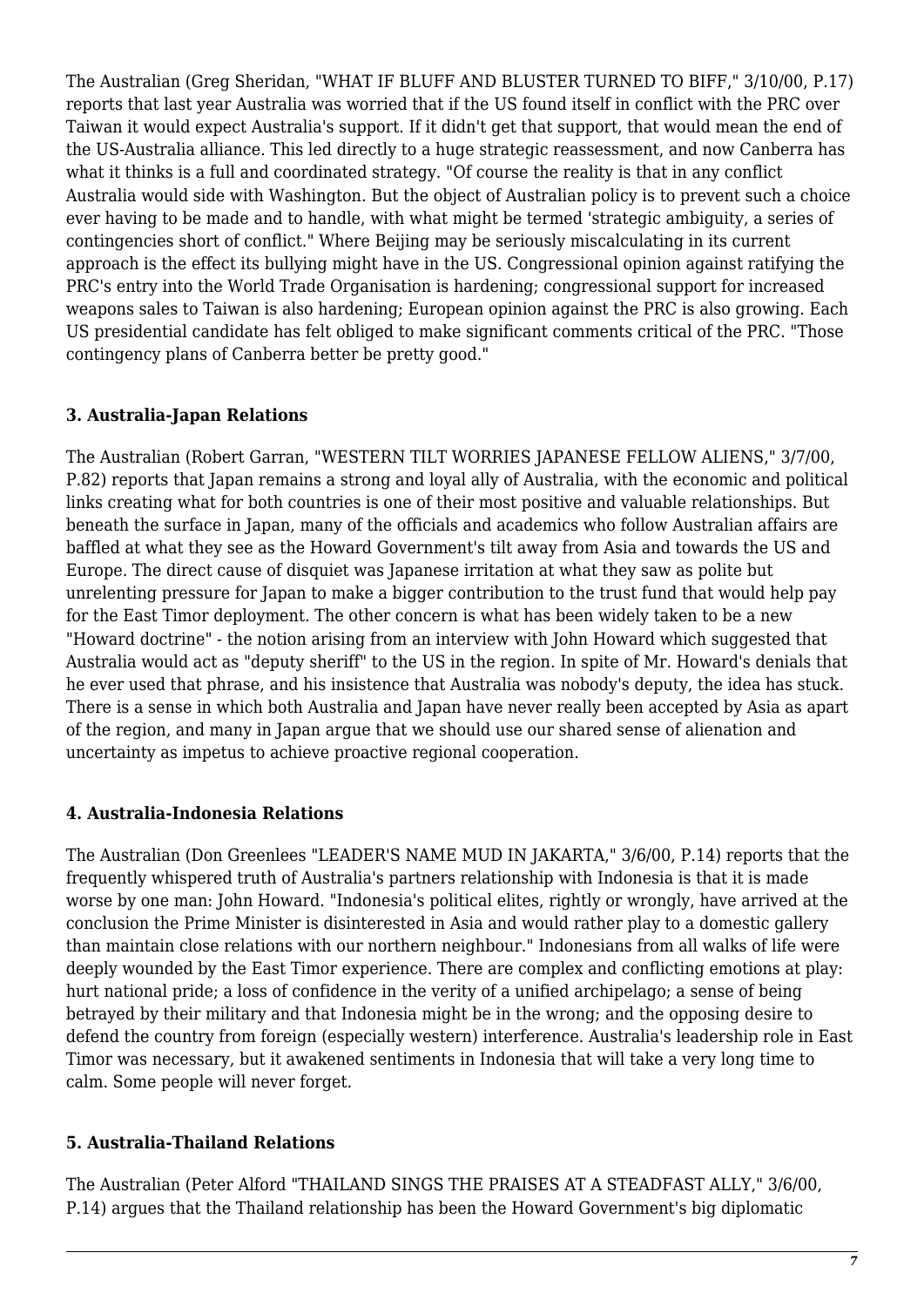success story in South-East Asia. The bold stroke was Canberra's swift decision to contribute US\$1 billion to Thailand's IMF rescue package in 1997, in striking contrast to the inaction of the US. This was reinforced by Howard's visit to Thailand in 1998, when he impressed his hosts with a ringing endorsement of the bilateral relationship. How much the situation has changed - and to Australia's advantage - is demonstrated by the fact that it fell to Thailand's Foreign Minister, Surin Pitsuwan, to produce a satisfactory ASEAN response to the East Timor crisis. Had it not been for Dr. Wurin's efforts, Australia ASEAN and Indonesia would all have been embarrassed, albeit for vastly different reasons, by token and grudging Southeast Asian participation.

# <span id="page-7-0"></span>**6. Australia-Malaysia Relations**

The Australian (Peter Alford, "LEARNING TO LIVE WITH MAHATHIR," 3/7/00, P.8) reports that dealing with a famously prickly Prime Minister is the central problem in our relationship with Malaysia. Some aspects of Australian government foreign policy have pleased Malaysia, especially the fact that Australia is no longer scrambling to participate in every regional initiative. No one was more irked than the Malaysians by Labor's aggressive Asian diplomacy. But the relationship remains fraught. In Australia, diplomacy towards Malaysia has changed to one of grim determination to sit out the 74-year-old and to actively contest his regional interventions that prejudice Australian interests. At the same time business and educational links remain strong. However, Mahathirism has been very successful in promoting Malaysia's interests abroad and energising the core Malay community at home, and this has not escaped the next generation of leaders. The resurgence of Islamic hardliners has become a core reality of Malaysian politics and is unlikely to encourage UMNO to go further down a "secular western" path, which many Malay Muslim critics say Dr. Mahathir has already traveled too far.

#### <span id="page-7-1"></span>**7. Australian Policy toward Asia**

The Australian (Paul Kelly "HOWARD MISSES OPPORTUNITIES," 3/6/00, P1) argues that Australia's relations with Asia are undergoing a distinct change - the combination of a new regional outlook and John Howard's conviction that the "frantic" period of Asian obsession is over. "The most important long-term consequence for Australia is the growth of a new sense of East-Asian regionalism - which does not include Australia, Canada or the US. This regionalism remains an embryonic instinct within Asia, driven by deep forces, notably the recent financial crisis. But it has the long term potential to marginalise Australia. It coincides with a revival of the old-fashioned Asian stereotype of Australia as a western enclave, US-allied, British-derived. "The most important foreign policy shift under Howard is the far greater weight given to Australian public opinion. It permits only one interpretation - that Australia has no need to adapt to Asia, which, if true, is an historical end to our long process of adaptation. It would be wrong, however, to think that Australia's regional relations are in a dire condition. The truth is that they reflect the complex pluralism within Asia, but it is hard to avoid the conclusion that Australia's regional links are in a state of drift. "Australia's economic success was the platform on which to create a more dynamic and contemporary Asian perception of Australia. Yet this opportunity has not been realised. The Howard Government has too often sent a contradictory message that revived the memory of an old-fashioned Australia. The next stage in the process might take Australia by surprise - a subtle by growing Asian cultural assertiveness in tandem with economic recovery."

The Australian (Greg Sheridan "A FADING BLIP ON REGION RADAR," 3/7/00, P.8) argues that five or six years ago, Australia was an intimate part of every significant dynamic in the region. Today, regional countries see Australia as important for the size of the economy and the prowess of its military, but also as sailing away from the region, disengaged, making less and less intellectual and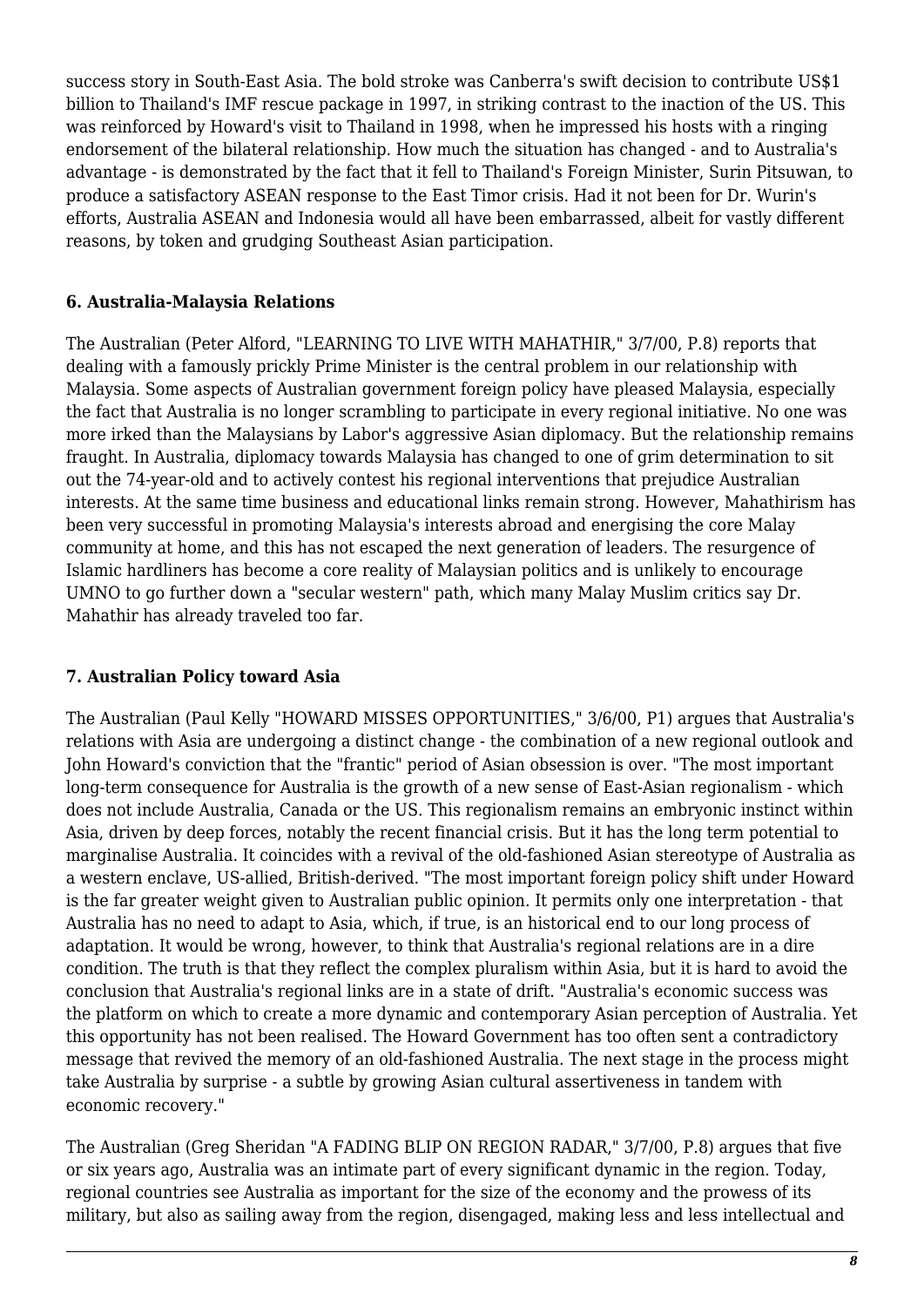political contribution to regional issues, being less and less a centre of ideas or influence. Our soldiers have done well in East Timor, and the region respects that, but SE Asian leaders have been dumbfounded by the clumsy and often offensive mishandling of every aspect of the politics and rhetoric surrounding Australia's E. Timor venture. The single worst episode, although by no means uncharacteristic, was the thankfully shortlived "deputy sheriff" Howard doctrine. The most interesting organisational, cultural and political dynamics at work in the region now are East Asiaonly dynamics. Asia-Pacific regionalism, the vision of Hawke and Keating and Evans, including the US and Australia, and a natural for us, is in at least partial eclipse, while the idea that we might join any of the East Asia- only stuff is on no one's radar screen. The pattern of the Prime Minister's overseas trips, so heavily weighted in favour of England and the US, also sends a powerful message to the region.

#### <span id="page-8-0"></span>**8. Government Views of Australia-Asia Relations**

The Australian (Dennis Shanahan "ALL WARM AND FUZZY OVER ASIA," 3/6/00, P.14) interviewed Prime Mniister John Howard on his view of the current state of Australia-Asia relations. Howard argued that Australians are now "utterly at peace" with our relationship with Asia because we are no longer "frantic" about the region, and that an "artificiality" in our attitude towards Asia has gone. He believes Australia's difficulties with China over being seen as a tool of the US have been overcome and that we are getting a modest dividend as a result. Mr. Howard says we "see ourselves as partners, as participants, as friends, but also see ourselves as having an existence in a series of relationships which extend beyond Asia. We're just Australians in this part of the world having a Western background, and having a lot of affinity with many of the countries of Asia."

The Australian (Alexander Downer, "WE CAN STAND PROUD IN OUR REGION," 3/9/00, P.11) contained a response by Foreign Minister, Alexander Downer, to some of the criticism made of Australian foreign policy. Downer argued that Australia's relations with the Asia-Pacific region have moved on to a more stable and relevant footing as the Government has positioned Australia to be a practical contributor to our region. "Those who cling to a myopic view that Australia must genuflect to gain acceptance in our own region are out of touch with Australian and regional sentiment." There have been a number of achievements over the last few years. We made a significant contribution to the management of the regional economic crisis. We have built closer links with Thailand and the Philippines. "With China, we have moved our relationship on to a more sustainable basis with the establishment of a structured human rights dialogue. We have established politicalmilitary talks, and Australia has become a preferred destination for thousands of Chinese tourists. Most importantly, we have also hosted the first visit to Australia by the Chinese head of state. We have established a political-military dialogue with South Korea and hosted a visit by President Kim Dae-Jung. The Government has ensured that Australia's relationship with Japan has been strengthened. "Despite the occasional self-important critique from some of your correspondents wishing that Australia would abandon everything that we as a nation hold dear - our values, our outlook, our sense of what is right and proper - the Government will continue to work to make Australia a more relevant contributor to the region around us."

#### <span id="page-8-1"></span>**9. Asian Regionalism**

The Australian (Paul Kelly, "THE MEGA-TIGER IS NOW OUR MAIN GAME," 3/8/00, P.13) suggests that stirrings of a new Asian regionalism demand a renewed engagement with our neighbours. There has been concern in Canberra at a speech by the Secretary-General of ASEAN, Rodolfo Severino, suggesting that it would soon be time to dispense with the annual leader's meeting of APEC nations. If Severino had his way, it would be hard to imagine a greater blow to Australian diplomacy and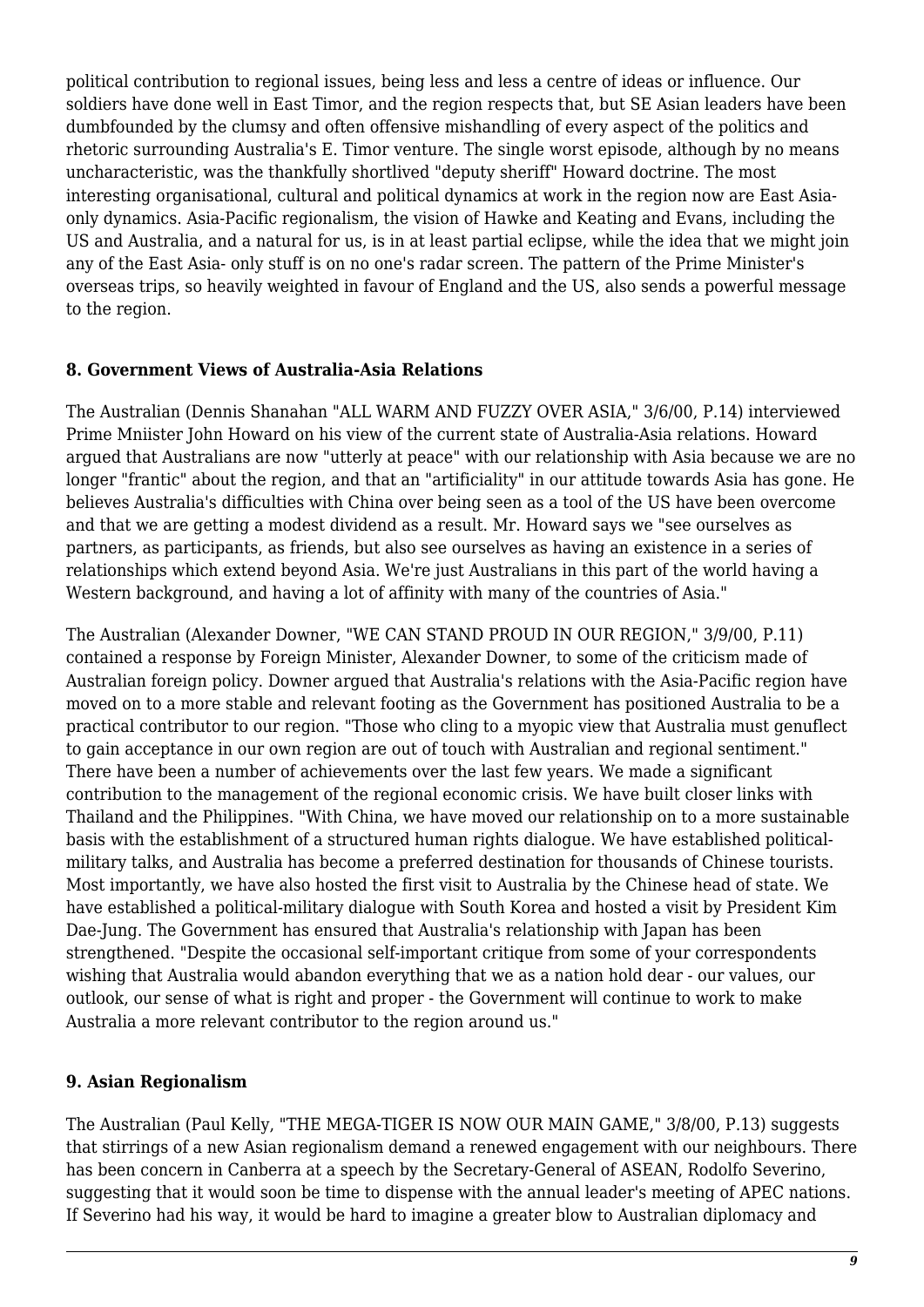vision. This speech confirms that a body of opinion exists in ASEAN that wants to dismantle APEC as a political force. Severino's aim is to have APEC as a low-key economic group working more in harmony with ASEAN's interest. The critique of APEC is based on three elements: an enduring ASEAN jealousy; the absurd expansion of APEC which has weakened its coherence; and the momentum for a new "Asians only" East Asian regional body. Severino's speech should not be exaggerated. It symbolises a new, deeply confused mood within Asia. But it is a mood where Australia is distinctly less important and the Howard Government is now clearly seen as less committed to Asian engagement than its predecessors. This is a pivotal perception. The political force driving East Asia today is the legacy from the Asian financial crisis. This crisis has generated a revived East Asian regionalism that is hardly grasped in Australia. The logic is clear: the capital markets attacked Asia as a region so Asian nations must bind together to fireproof their region. Plans for Asia's economic integration and political collaboration are growing. For Australia, there are three points to make. First, the new Asian regionalism has nothing to do with the success or failure of the Howard Government. Second, Australia cannot by definition join any "Asian only" political group and it would be folly to try. Third, there is now convincing anecdotal evidence that Asian elites see Australia as distinctly less engaged with the region than before. Australia urgently needs a new and constructive debate about our Asian links. This is the real issue and it can only be confronted by an acceptance that E. Timor was never the main game.

# <span id="page-9-0"></span>**10. Adrift in Asia: Summing Up**

The Australian (Greg Sheridan, "HOWARD SLIPS OUT OF THE BIG PICTURE," 3/10/00, P.6) summed up its week-long series on Asia. It reasserted its view that there has been an undoubted slackening of regional engagement. The intimate cooperation with Tokyo and Seoul over APEC and other aspects of regional architecture is in decline. In Northeast Asia, the idea that we are effectively a subset of the US, and more or less incapable of independent strategic judgement, was deeply reinforced by the Howard doctrine "deputy sheriff" fiasco. There is also a consequence in Northeast Asia of our loss of influence in Southeast Asia. We have destroyed our strategic relationship with Indonesia. And we have a ministry that doesn't travel much in Asia. Add that together and our claim in Washington to have vastly superior insight and political understanding of Southeast Asia to that which the Americans have is simply unsustainable. As a result, our influence in Washington is less than it was. A loss of influence in Washington translates for us as a loss of influence in Northeast Asia as well. Similarly, the Howard Government presented the Timor operation as a fundamental break with past policies of Asian engagement. This was a decisive but foolish option, which turned Timor into a symbol of rejection of Asia rather than a symbol of commitment to Asia. Northeast Asians understandably feel that if we cannot manage our Southeast Asian relations, we are of little added value in regional terms. We are not now seen as a significant shaper of regional ideas, institutions or trends, or indeed as an insider in the region at all. "Our loss of intellectual leadership in APEC is important in this content, for it was in APEC in particular that we delivered important, widely differing but useful results for Korea, Japan and China, and also longed the habit of big picture for regional cooperation."

The NAPSNet Daily Report aims to serve as a forum for dialogue and exchange among peace and security specialists. Conventions for readers and a list of acronyms and abbreviations are available to all recipients. For descriptions of the world wide web sites used to gather information for this report, or for more information on web sites with related information, see the collection of [other](http://nautilus.org/kiosk/weblinks.html) [NAPSNet resources.](http://nautilus.org/kiosk/weblinks.html)

We invite you to reply to today's report, and we welcome commentary or papers for distribution to the network.